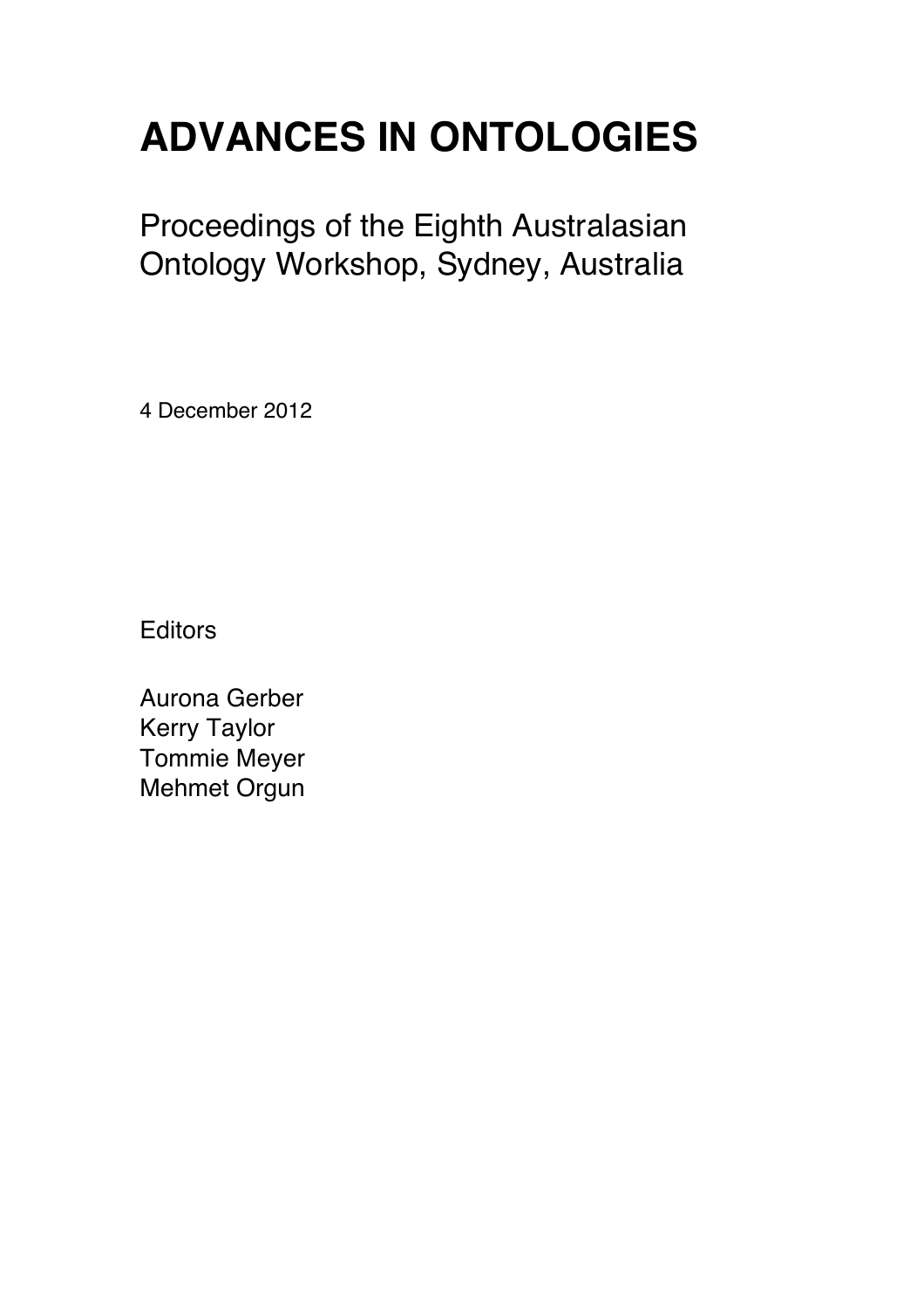## Preface

The Australasian Ontology Workshop series was initiated in 2005, and AOW 2012 is the eighth in the series. In 2012, AOW was held on the  $4<sup>th</sup>$  of December 2012 in Sydney, Australia. Like most of the previous events AOW 2012 was held as a workshop of the Australasian Joint Conference on Artificial Intelligence celebrating its  $25<sup>th</sup>$  anniversary as AI2012.

Out of papers submitted, we accepted 5 full papers and 4 short papers on the basis of three or four reviews submitted by our Program Committee of international standing. The submissions covered an interesting balance of topics with papers on fundamental research in ontologies, to ontology applications. We were pleased to note that we again attracted international authors.

As in previous years, an award of \$250 AUD was made available for the best paper, sponsored this year by  $C A I R<sup>1</sup>$  (the Centre for Artificial Intelligence Research in South Africa). In 2012 the best paper prize was awarded to Giovanni Casini and Alessandro Mosca for their paper "Defeasible reasoning in ORM2".

AOW 2012 was the last AOW in its current form. From 2013 AOW will be replaced by the Australasian Semantic Web Conference (ASWC). The 12th International Semantic Web Conference (ISWC) and the 1st Australasian Semantic Web Conference (ASWC) will be held 21-25 October 2013 in Sydney, Australia and from 2014 onwards, ASWC will be a free-standing conference.

Many individuals contributed to this workshop. We thank our contributing authors and dedicated international Program Committee for their careful reviews in a tight time frame. We also thank CAIR for sponsoring the memory keys containing the proceedings. We acknowledge the EasyChair conference management system, which was used in all stages of the paper submission and review process and also in the collection of the final camera-ready papers, as well as the Yola web authoring system for our website available at http://aow2012.yolasite.com. We hope that you found this eighth Australasian Ontology Workshop to be informative, thought provoking, and most of all, enjoyable!

Kerry Taylor (CSIRO ICT Centre, Australia) (co-chair) Aurona J. Gerber (CAIR, South Africa) (co-chair) Tommie Meyer (CAIR, South Africa) (co-chair) Mehmet A. Orgun (Macquarie University, Australia) (co-chair)

Organisers of AOW 2012 December 2012

 

<sup>1</sup> http://www.cair.za.net/